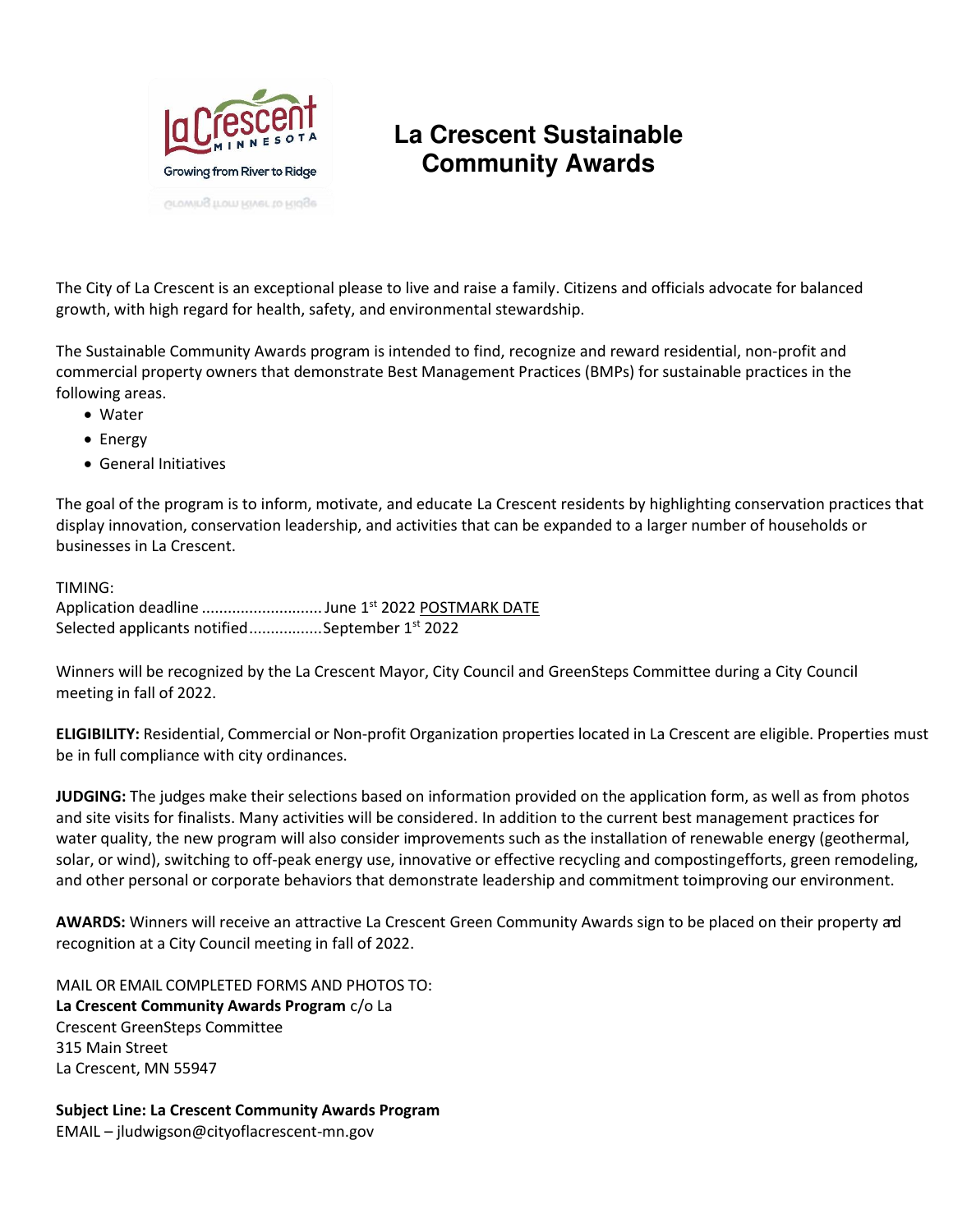

### **LA CRESCENT SUSTAINABLE COMMUNITY AWARDS APPLICATION Water and/or Pollinator Quality Award**

| Type of Property: Single-family Residential__________; Commercial________; Non-profit__________                                                                                                                                                                                                                                               |                                                            |  |
|-----------------------------------------------------------------------------------------------------------------------------------------------------------------------------------------------------------------------------------------------------------------------------------------------------------------------------------------------|------------------------------------------------------------|--|
| Please check all water-friendly Best Management Practices (BMPs) that apply to this property.<br>1. Which of the following do you have on your property? (Check all that apply)<br>[] Rain garden<br>[] Shoreline buffer - [] wetland [] stream [] lake or pond [] Rain barrel/s<br>$[$ ] Berm<br>[] Permeable surface (e.g., paver driveway) | [ ] Native Habitat<br>[] Detention pond<br>[] Grassy swale |  |
| 2. What are your stewardship objectives for your property? (Check all that apply)                                                                                                                                                                                                                                                             |                                                            |  |
| [] Water infiltration/reduce runoff                                                                                                                                                                                                                                                                                                           | [ ] Control erosion                                        |  |
| [] Habitat for [] birds [] butterflies [] wildlife variety [] fish [] Prevent flooding                                                                                                                                                                                                                                                        |                                                            |  |
| [] Minimize lawn care                                                                                                                                                                                                                                                                                                                         | [] Conserve water                                          |  |
| [] Reduce herbicide use                                                                                                                                                                                                                                                                                                                       | [] Increase permeable surfaces                             |  |
| [] Discourage geese and/or muskrats                                                                                                                                                                                                                                                                                                           | [] Reduce pesticide use                                    |  |
| [] Control <i>invasive</i> non-native plant species (e.g. buckthorn, purple loosestrife)                                                                                                                                                                                                                                                      |                                                            |  |

3. How much lawn, if any, have you replaced with other types of plantings? Please describe.

4. What benefits are you seeing as a result of your land stewardship and water-friendly best practices?

5. What advice would you give to individuals thinking about installing water-friendly BMPs on their property?

 $\Box$  OPTIONAL: In the event that my property is selected for an award, I give my permission to include my name and address in press releases publicizing the La Crescent Sustainable Community Award Program

Signed: **Date: Date: Thank you!**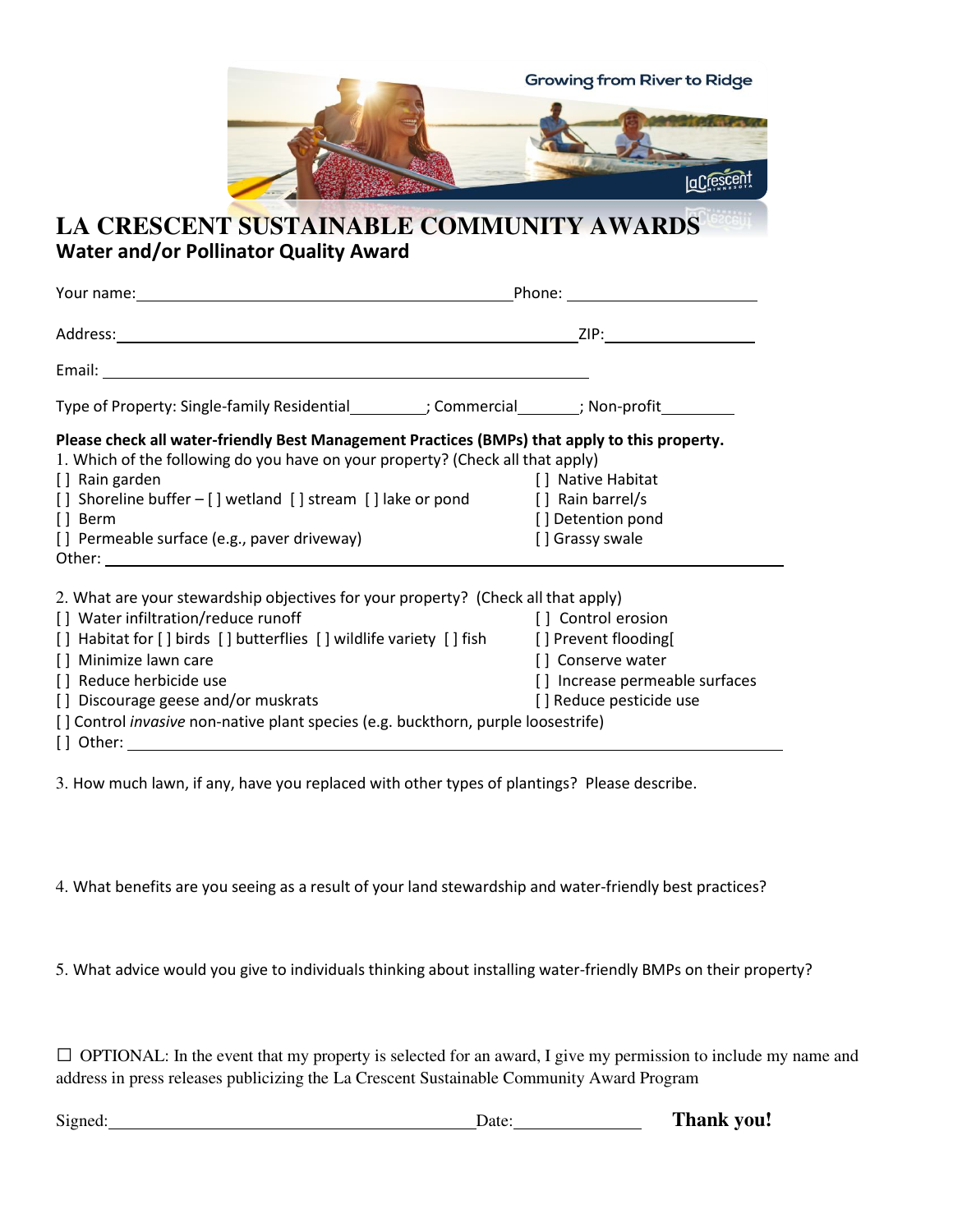

### **LA CRESCENT SUSTAINABLE COMMUNITY AWARDS**

# **Energy Conservation Award**

|                                                                                                                                                                                                                                      | Phone: the contract of the contract of the contract of the contract of the contract of the contract of the contract of the contract of the contract of the contract of the contract of the contract of the contract of the con |  |
|--------------------------------------------------------------------------------------------------------------------------------------------------------------------------------------------------------------------------------------|--------------------------------------------------------------------------------------------------------------------------------------------------------------------------------------------------------------------------------|--|
|                                                                                                                                                                                                                                      |                                                                                                                                                                                                                                |  |
| Email: <u>Andreas Andreas Andreas Andreas Andreas Andreas Andreas Andreas Andreas Andreas Andreas Andreas Andreas Andreas Andreas Andreas Andreas Andreas Andreas Andreas Andreas Andreas Andreas Andreas Andreas Andreas Andrea</u> |                                                                                                                                                                                                                                |  |
| Type of Property: Single-family Residential__________; Commercial________; Non-profit_________                                                                                                                                       |                                                                                                                                                                                                                                |  |
| 1. Please check all energy conservation practices that apply to this<br>property.                                                                                                                                                    |                                                                                                                                                                                                                                |  |
| [] Installation of renewable energy such as geothermal, solar, or wind<br>[] Use of power strips that are turned off to reduce phantom load                                                                                          |                                                                                                                                                                                                                                |  |
| [] Switching to off peak usage<br>[] On demand water heater                                                                                                                                                                          | [] Solar water heater<br>[] Triple pane windows                                                                                                                                                                                |  |
| [] Programmable thermostat                                                                                                                                                                                                           | [] Design for passive solar                                                                                                                                                                                                    |  |
| [] Purchase renewable energy through Windsource®<br>[] Purchase Energy Star rated appliances                                                                                                                                         | [] Participate in Xcel's Saver's Switch[<br>[] Use cold water for clothes washing []                                                                                                                                           |  |
| [] Install high-efficiency water heater, furnace or AC<br>[] Install CFLs or LED lighting<br>$[$ ] Other: $\_$                                                                                                                       | [] Increased insulation<br>[] Insulating window covers                                                                                                                                                                         |  |

2. Were your energy conservation practices part of:

[ ] New construction

[] Remodeling existing space [ ] Expansion of existing space

3. What benefits are you seeing in energy usage as a result of the energy conservation practices included in the remodeling, expansion or new construction (attach additional sheets if necessary)? Documentation is appreciated.

4. What advice would you give to individuals thinking about enacting energy conservation practices?

 $\Box$  OPTIONAL: In the event that my property is selected for an award, I give my permission to include my name and address in press releases publicizing the La Crescent Sustainable Community Award Program

| Signed. | Jate | Thank you! |
|---------|------|------------|
|---------|------|------------|